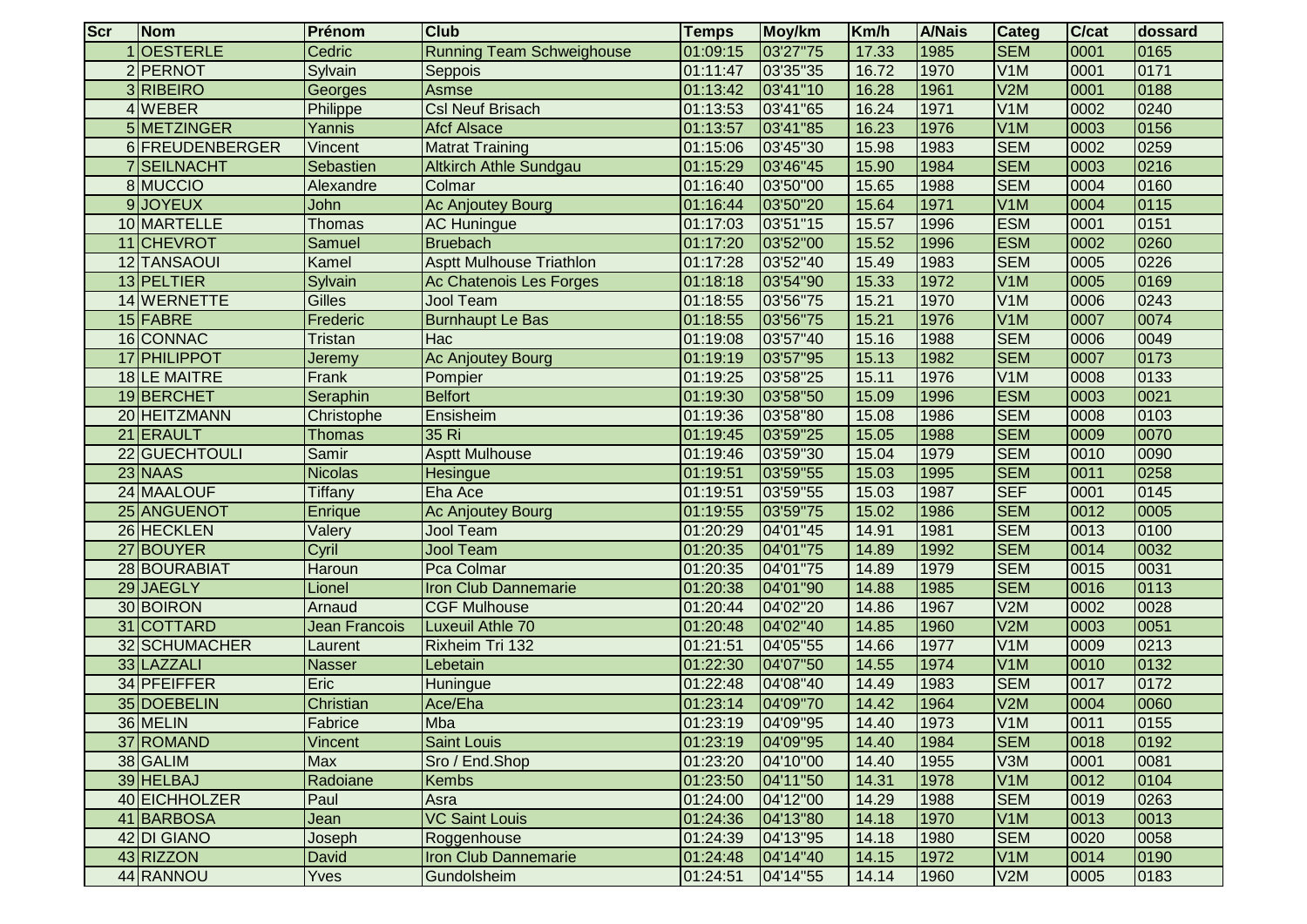| <b>Scr</b> | Nom                     | Prénom         | <b>Club</b>                     | <b>Temps</b> | Moy/km   | Km/h  | <b>A/Nais</b> | <b>Categ</b>     | <b>C/cat</b> | <b>dossard</b> |
|------------|-------------------------|----------------|---------------------------------|--------------|----------|-------|---------------|------------------|--------------|----------------|
|            | 45 ATRAS                | Cyril          | Reiningue                       | 01:25:38     | 04'16"90 | 14.01 | 1982          | <b>SEM</b>       | 0021         | 0007           |
|            | 46 GUERBET              | Jean Luc       | <b>Asptt Mulhouse Triathlon</b> | 01:26:12     | 04'18"60 | 13.92 | 1968          | V2M              | 0006         | 0091           |
|            | 47 LIZIER               | Pascal         | <b>Asptt Mulhouse Triathlon</b> | 01:26:18     | 04'18"90 | 13.90 | 1974          | V <sub>1</sub> M | 0015         | 0141           |
|            | 48 HOUDAYER             | Philippe       | Strasbourg                      | 01:26:31     | 04'19"55 | 13.87 | 1970          | V <sub>1</sub> M | 0016         | 0110           |
|            | 49 FISCHER              | Remy           | Rixheim                         | 01:27:01     | 04'21"05 | 13.79 | 1981          | <b>SEM</b>       | 0022         | 0075           |
|            | 50 RUZIC                | Christophe     | <b>Csl Neuf Brisach</b>         | 01:27:21     | 04'22"05 | 13.74 | 1963          | V2M              | 0007         | 0201           |
|            | 51 AUBRY                | Olivier        | Athle Vosges Vallee des Lacs    | 01:27:43     | 04'23"15 | 13.68 | 1974          | V <sub>1</sub> M | 0017         | 0009           |
|            | 52 BALAUD               | <b>Gilles</b>  | Gerardmer                       | 01:27:44     | 04'23"20 | 13.68 | 1963          | V2M              | 0008         | 0012           |
|            | 53 CLAR                 | Mathieu        | <b>CGF Mulhouse</b>             | 01:28:05     | 04'24"25 | 13.62 | 1971          | V <sub>1</sub> M | 0018         | 0044           |
|            | <b>54 PAPE JUILLARD</b> | Chantal        | <b>Fsg Alle</b>                 | 01:28:09     | 04'24"45 | 13.61 | 1971          | V <sub>1</sub> F | 0001         | 0261           |
|            | 55 WOLFARTH             | Daniel         | Schnackas Zillisheim            | 01:28:11     | 04'24"55 | 13.61 | 1964          | V2M              | 0009         | 0251           |
|            | 56 WALTHER              | Roland         | <b>Rc Saint Louis</b>           | 01:28:20     | 04'25"00 | 13.58 | 1956          | V3M              | 0002         | 0236           |
|            | 57 SCHULLER             | <b>Patrick</b> | <b>Iron Club Dannemarie</b>     | 01:28:49     | 04'26"45 | 13.51 | 1970          | V <sub>1</sub> M | 0019         | 0212           |
|            | 58 UZAN                 | Christophe     | <b>Belfort Athle</b>            | 01:28:56     | 04'26"80 | 13.49 | 1984          | <b>SEM</b>       | 0023         | 0232           |
|            | 59 ROCHEFORT            | <b>Bruno</b>   | <b>Montbeliard Marathon</b>     | 01:28:59     | 04'26"95 | 13.49 | 1967          | V2M              | 0010         | 0191           |
|            | 60 JOGA                 | Matthieu       | Acik                            | 01:29:01     | 04'27"05 | 13.48 | 1984          | <b>SEM</b>       | 0024         | 0114           |
|            | 61 REINLE               | Fabien         | Oltingue                        | 01:29:11     | 04'27"55 | 13.46 | 1982          | <b>SEM</b>       | 0025         | 0184           |
|            | 62 BINDER               | Serge          | Us Pulversheim Athletisme       | 01:29:21     | 04'28"05 | 13.43 | 1955          | V3M              | 0003         | 0024           |
|            | 63 HAHN                 | Cyrille        | <b>Dannemarie</b>               | 01:29:23     | 04'28"15 | 13.43 | 1984          | <b>SEM</b>       | 0026         | 0098           |
|            | 64 DUMORTIER            | <b>Alexis</b>  | <b>Jool Team</b>                | 01:29:37     | 04'28"85 | 13.39 | 1974          | V <sub>1</sub> M | 0020         | 0064           |
|            | 65 REISCHMANN           | Dieter         | <b>Csl Neuf Brisach</b>         | 01:29:39     | 04'28"95 | 13.39 | 1972          | V <sub>1</sub> M | 0021         | 0185           |
|            | 66 PENGRECH             | Claude         | Athle Vosges Vallee des Lacs    | 01:29:46     | 04'29"30 | 13.37 | 1962          | V2M              | 0011         | 0170           |
| 67         | FUNEL                   | Jacques        | <b>Kembs</b>                    | 01:29:49     | 04'29"45 | 13.36 | 1978          | V <sub>1</sub> M | 0022         | 0077           |
|            | 68 HABE                 | Christophe     | Cca Rouffach                    | 01:30:08     | 04'30"40 | 13.31 | 1970          | V1M              | 0023         | 0094           |
|            | 69 DUCHAMP              | Camille        | Iron Club Dannemarie            | 01:30:22     | 04'31"10 | 13.28 | 1989          | <b>SEF</b>       | 0002         | 0063           |
|            | 70 HEERAH               | <b>Steeve</b>  | Sr Obernai                      | 01:30:36     | 04'31"80 | 13.25 | 1970          | V <sub>1</sub> M | 0024         | 0101           |
|            | 71 LACHAT               | Damien         | Aperam Pont De Roide            | 01:30:49     | 04'32"45 | 13.21 | 1970          | V <sub>1</sub> M | 0025         | 0129           |
|            | 72 FUCHS                | Fabien         | <b>Altkirch Athle Sundgau</b>   | 01:31:03     | 04'33"15 | 13.18 | 1988          | <b>SEM</b>       | 0027         | 0076           |
|            | 73 DA SILVA             | Jean Philippe  | Wittenheim                      | 01:31:05     | 04'33"25 | 13.17 | 1976          | V <sub>1</sub> M | 0026         | 0054           |
|            | 74 SCHMUCK              | Jonathan       | <b>Saint Louis Running Club</b> | 01:31:07     | 04'33"35 | 13.17 | 1988          | <b>SEM</b>       | 0028         | 0209           |
|            | 75 WALD                 | Christian      | Liebenswiller                   | 01:31:19     | 04'33"95 | 13.14 | 1977          | V <sub>1</sub> M | 0027         | 0235           |
|            | 76 BEAURAIN             | Eric           | Fellering                       | 01:31:44     | 04'35"20 | 13.08 | 1973          | V <sub>1</sub> M | 0028         | 0020           |
|            | 77 BASILIO              | Domingos       | <b>Altkirch Athle Sundgau</b>   | 01:32:08     | 04'36"40 | 13.02 | 1967          | V2M              | 0012         | 0015           |
|            | 78 RACORDON             | Gaelle         | Altkirch Athle Sundgau          | 01:32:14     | 04'36"70 | 13.01 | 1985          | <b>SEF</b>       | 0003         | 0180           |
|            | 79 DOS SANTOS           | Jean Philippe  | Kingersheim                     | 01:32:45     | 04'38"25 | 12.94 | 1970          | V <sub>1</sub> M | 0029         | 0061           |
|            | 80 BOUIN                | Dorian         | Soultz                          | 01:32:56     | 04'38"80 | 12.91 | 1986          | <b>I</b> SEM     | 10029        | 0030           |
|            | 81 MEDUA                | <b>Marc</b>    | <b>Rumersheim Le Haut</b>       | 01:33:00     | 04'39"00 | 12.90 | 1978          | V <sub>1</sub> M | 0030         | 0153           |
|            | 82 RIEDER               | Saida          | <b>Fc Mulhouse</b>              | 01:33:02     | 04'39"10 | 12.90 | 1972          | V1F              | 0002         | 0189           |
|            | 83 TSCHAEN              | Virginie       | <b>Altkirch Athle Sundgau</b>   | 01:33:21     | 04'40"05 | 12.85 | 1986          | <b>SEF</b>       | 0004         | 0230           |
|            | 84 MUNCK                | <b>Bastien</b> | Iron Club Dannemarie            | 01:33:24     | 04'40"20 | 12.85 | 1990          | <b>SEM</b>       | 0030         | 0163           |
|            | 85 PUISSANT             | Romain         | Ohnenheim                       | 01:33:25     | 04'40"25 | 12.85 | 1984          | <b>SEM</b>       | 0031         | 0178           |
|            | 86 COLOMBA              | Guillaume      | <b>Berrwiller</b>               | 01:33:35     | 04'40"75 | 12.82 | 1993          | <b>SEM</b>       | 0032         | 0048           |
|            | 87 SIPP                 | <b>Thomas</b>  | Colmar                          | 01:33:50     | 04'41"50 | 12.79 | 1983          | <b>SEM</b>       | 0033         | 0218           |
|            | 88 GABRIEL              | <b>Alexis</b>  | Huningue                        | 01:34:12     | 04'42"60 | 12.74 | 1983          | <b>SEM</b>       | 0034         | 0078           |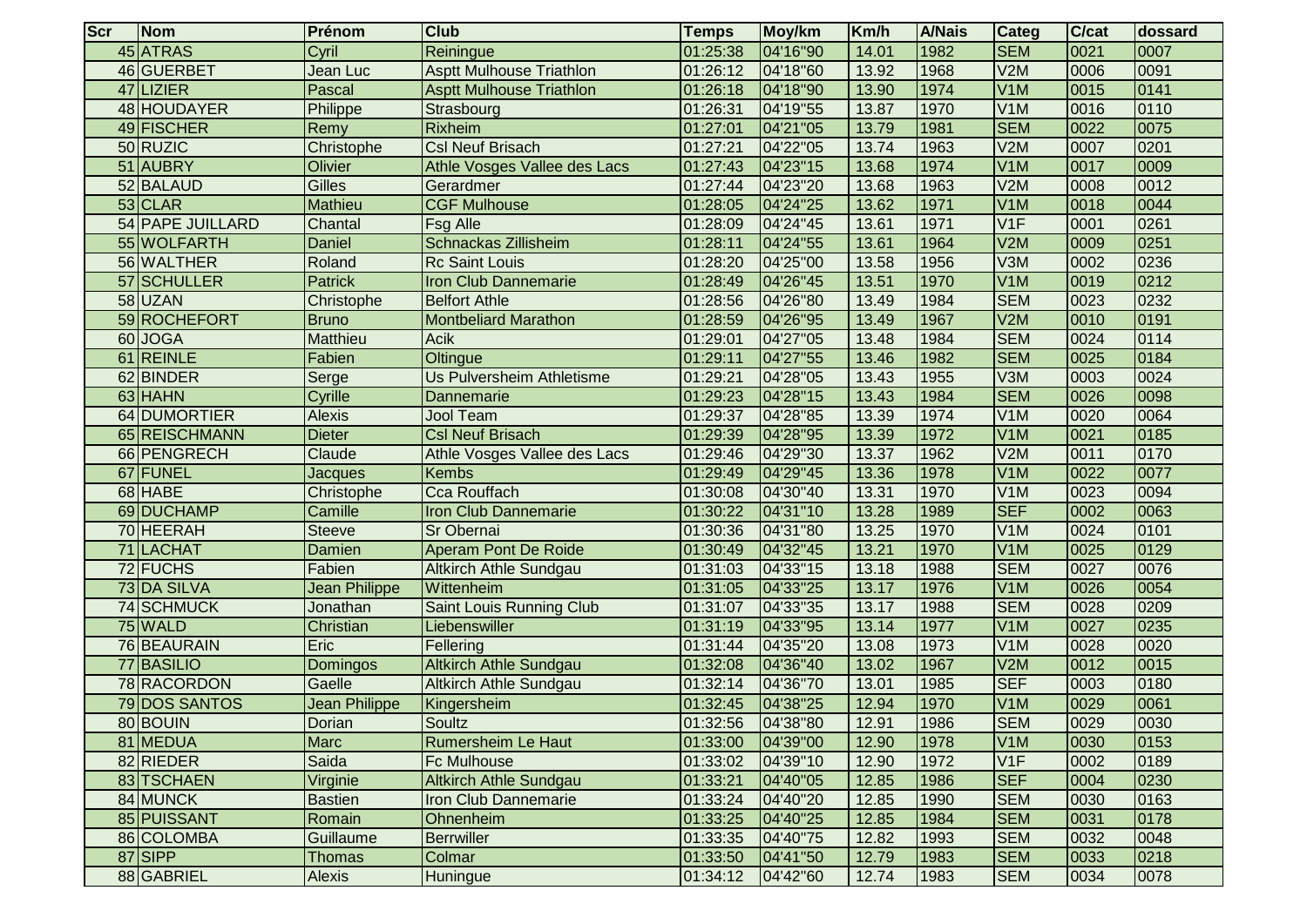| <b>Scr</b> | Nom                | Prénom               | <b>Club</b>                     | <b>Temps</b> | Moy/km   | Km/h  | <b>A/Nais</b> | Categ            | C/cat | dossard |
|------------|--------------------|----------------------|---------------------------------|--------------|----------|-------|---------------|------------------|-------|---------|
|            | 89 PINIER          | Laurent              | <b>Mulhouse</b>                 | 01:34:17     | 04'42"85 | 12.73 | 1960          | V2M              | 0013  | 0174    |
|            | 90 CALLEA          | Guy                  | Colmar                          | 01:34:17     | 04'42"85 | 12.73 | 1961          | V2M              | 0014  | 0037    |
|            | 91 THIEBAUTGEORGES | Julien               | Montbeliard                     | 01:34:32     | 04'43"60 | 12.69 | 1982          | <b>SEM</b>       | 0035  | 0228    |
|            | 92 LINDEN          | Jean Alexandre       | Galfingue                       | 01:34:52     | 04'44"60 | 12.65 | 1964          | V2M              | 0015  | 0139    |
|            | 93 KIPFER          | Eric                 | <b>Willer Sur Thur</b>          | 01:35:09     | 04'45"45 | 12.61 | 1974          | V1M              | 0031  | 0122    |
|            | 94 KLENE           | Loic                 | Bettendorf                      | 01:35:15     | 04'45"75 | 12.60 | 1991          | <b>SEM</b>       | 0036  | 0264    |
|            | 95 WASSER          | Sebastien            | <b>Altkirch Athle Sundgau</b>   | 01:35:23     | 04'46"15 | 12.58 | 1969          | V1M              | 0032  | 0238    |
|            | 96 CONTANT         | Christian            | <b>Colmar Marathon Club</b>     | 01:35:27     | 04'46"35 | 12.57 | 1948          | V4M              | 0001  | 0050    |
|            | 97 MARTIN          | <b>Thibault</b>      | <b>AC Huningue</b>              | 01:35:28     | 04'46"40 | 12.57 | 2000          | <b>JUM</b>       | 0001  | 0152    |
|            | 98 DIDIER          | <b>Carole Anne</b>   | Lutterbach                      | 01:35:58     | 04'47"90 | 12.50 | 1989          | <b>SEF</b>       | 0005  | 0059    |
|            | 99 KARRER          | Frederic             | <b>Altkirch Athle Sundgau</b>   | 01:36:04     | 04'48"20 | 12.49 | 1976          | V <sub>1</sub> M | 0033  | 0117    |
|            | 100 SCHWAB         | <b>Patrick</b>       | <b>Asptt Mulhouse Triathlon</b> | 01:36:32     | 04'49"60 | 12.43 | 1950          | V3M              | 0004  | 0214    |
|            | 101 ROUECHE        | Jean Francois        | <b>Stetten</b>                  | 01:36:50     | 04'50"50 | 12.39 | 1978          | V <sub>1</sub> M | 0034  | 0198    |
|            | 102 CHENAL         | Gaelle               | Saint Louis Running Club        | 01:37:09     | 04'51"45 | 12.35 | 1982          | <b>SEF</b>       | 0006  | 0042    |
|            | 103 ROMANI         | <b>Bruno</b>         | <b>Eha Altkirch</b>             | 01:37:10     | 04'51"50 | 12.35 | 1965          | V2M              | 0016  | 0193    |
|            | 104 HAMMERER       | <b>Marc Antoine</b>  | <b>CGF Mulhouse</b>             | 01:37:40     | 04'53"00 | 12.29 | 1985          | <b>SEM</b>       | 0037  | 0099    |
|            | 105 HEITZMANN      | Pascal               | Wuenheim                        | 01:37:53     | 04'53"65 | 12.26 | 1961          | V2M              | 0017  | 0262    |
|            | 106 GALLY          | Marie                | Giromagny                       | 01:37:59     | 04'53"95 | 12.25 | 1967          | V2F              | 0001  | 0082    |
| 107        | KONDRATOW          | Yohann               | <b>Mulhouse</b>                 | 01:38:02     | 04'54"10 | 12.24 | 1975          | V <sub>1</sub> M | 0035  | 0123    |
|            | 108 KIEFFER        | <b>Gilles</b>        | Eckartswiller                   | 01:38:21     | 04'55"05 | 12.20 | 1984          | <b>SEM</b>       | 0038  | 0120    |
|            | 109 RAMEL          | <b>Nicolas</b>       | <b>Bantzenheim</b>              | 01:38:31     | 04'55"55 | 12.18 | 1971          | V <sub>1</sub> M | 0036  | 0181    |
|            | $110$ LEHR         | Cedric               | Dannemarie                      | 01:38:32     | 04'55"60 | 12.18 | 1988          | <b>SEM</b>       | 0039  | 0134    |
| 111        | <b>LOTT</b>        | Damien               | Iron Club Dannemarie            | 01:38:35     | 04'55"75 | 12.17 | 1991          | <b>SEM</b>       | 0040  | 0142    |
|            | 112 SAWAF          | Khaldoun             | <b>Colmar Marathon Club</b>     | 01:38:37     | 04'55"85 | 12.17 | 1959          | V2M              | 0018  | 0204    |
|            | 113ROUELLAND       | David                | Marckolsheim                    | 01:38:39     | 04'55"95 | 12.16 | 1973          | V <sub>1</sub> M | 0037  | 0199    |
|            | 114 CROISARD       | Regis                | <b>Ste Croix Running</b>        | 01:38:52     | 04'56"60 | 12.14 | 1969          | V1M              | 0038  | 0053    |
|            | 115 HELGEN         | Maurice              | <b>Altkirch Athle Sundgau</b>   | 01:38:58     | 04'56"90 | 12.13 | 1955          | V3M              | 0005  | 0105    |
|            | 116 COURBET        | Marc                 | <b>Altkirch Athle Sundgau</b>   | 01:39:12     | 04'57"60 | 12.10 | 1965          | V2M              | 0019  | 0052    |
|            | 117 GOGGER         | <b>Didier</b>        | Cernay                          | 01:39:15     | 04'57"75 | 12.09 | 1966          | V2M              | 0020  | 0088    |
|            | 118 UEBERSCHLAG    | <b>Benoit</b>        | <b>Village Neuf</b>             | 01:39:15     | 04'57"75 | 12.09 | 1967          | V2M              | 0021  | 0231    |
|            | 119KRETZ           | Christophe           | <b>Us Thann Athletisme</b>      | 01:39:28     | 04'58"40 | 12.06 | 1969          | V1M              | 0039  | 0124    |
|            | 120 LAFON          | <b>Claire Audrey</b> | Agence de l'Ill                 | 01:39:32     | 04'58"60 | 12.06 | 1988          | <b>SEF</b>       | 0007  | 0130    |
| 121        | <b>LIEBY</b>       | Francois             | Iron Club Dannemarie            | 01:39:35     | 04'58"75 | 12.05 | 1961          | V2M              | 0022  | 0136    |
| 122        | GIEGEL             | <b>Thomas</b>        | <b>Altkirch Athle Sundgau</b>   | 01:39:39     | 04'58"95 | 12.04 | 1966          | V2M              | 0023  | 0085    |
|            | 123 BAUMANN        | Rene                 | <b>Jettingen</b>                | 01:39:42     | 04'59"10 | 12.04 | 1956          | V3M              | 0006  | 0018    |
|            | 124 JADIN          | Yoann                | Müllheim                        | 01:39:44     | 04'59"20 | 12.03 | 1986          | <b>SEM</b>       | 10041 | 10112   |
|            | 125 WIERZBICKI     | <b>Delphine</b>      | Mul'House Of Running            | 01:40:08     | 05'00"40 | 11.98 | 1969          | V1F              | 0003  | 0245    |
|            | 126 KHELLOUS       | Allem                | Us Pulversheim Athletisme       | 01:40:09     | 05'00"45 | 11.98 | 1977          | V1M              | 0040  | 0119    |
|            | 127 SCHMITT        | <b>Jean Marc</b>     | <b>Hirtzfelden</b>              | 01:40:09     | 05'00"45 | 11.98 | 1958          | V3M              | 0007  | 0208    |
|            | $128$ BASI         | <b>Mark</b>          | <b>Saint Louis Running Club</b> | 01:40:19     | 05'00"95 | 11.96 | 1965          | V2M              | 0024  | 0014    |
|            | 129 WOHLHUTER      | Gerard               | <b>Colmar Marathon Club</b>     | 01:40:26     | 05'01"30 | 11.95 | 1959          | V2M              | 0025  | 0250    |
|            | 130 WASSER         | Edith                | <b>Altkirch Athle Sundgau</b>   | 01:41:39     | 05'04"95 | 11.81 | 1968          | V2F              | 0002  | 0237    |
|            | 131 WYLER          | Roger                | <b>Saint Louis Running Club</b> | 01:41:43     | 05'05"15 | 11.80 | 1972          | V1M              | 0041  | 0252    |
|            | 132 LEROY          | Philippe             | Athle Vosges Vallee des Lacs    | 01:41:50     | 05'05"50 | 11.78 | 1958          | V3M              | 0008  | 0135    |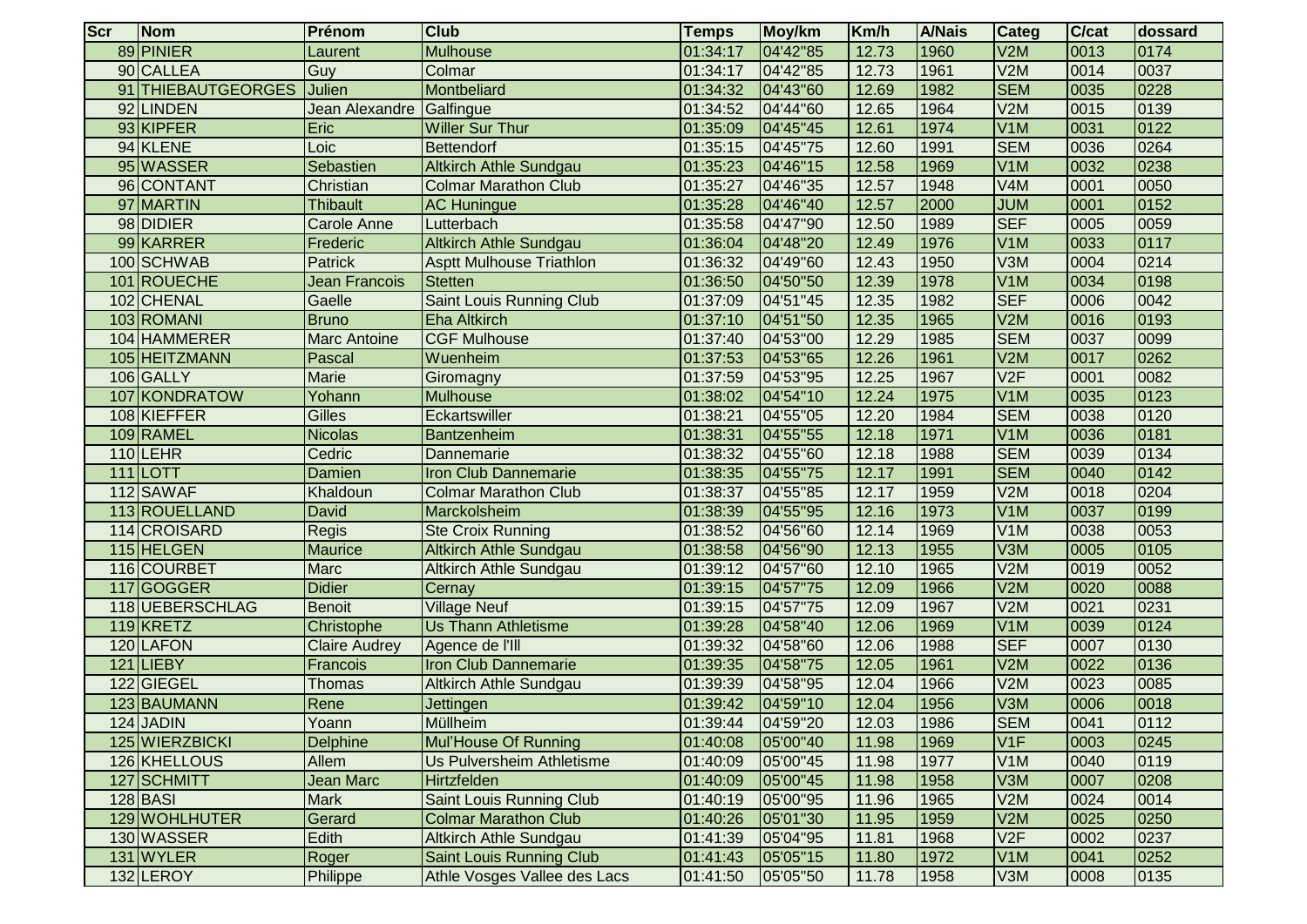| <b>Scr</b> | Nom               | Prénom          | <b>Club</b>                       | <b>Temps</b> | Moy/km   | Km/h  | <b>A/Nais</b> | Categ            | C/cat | dossard |
|------------|-------------------|-----------------|-----------------------------------|--------------|----------|-------|---------------|------------------|-------|---------|
|            | 133 SCHEUBEL      | Sebastien       | <b>Mulhouse of Running</b>        | 01:41:57     | 05'05"85 | 11.77 | 1980          | <b>SEM</b>       | 0042  | 0257    |
|            | 134 QUARTESAN     | Karine          | Runandfreedom                     | 01:41:58     | 05'05"90 | 11.77 | 1972          | V1F              | 0004  | 0179    |
|            | 135 DELPLANQUE    | Fannie          | Eha                               | 01:42:03     | 05'06"15 | 11.76 | 1969          | V1F              | 0005  | 0057    |
|            | 136 JUNCKER       | Sebastien       | S/L Athletisme Cernay Et Environs | 01:42:05     | 05'06"25 | 11.76 | 1971          | V <sub>1</sub> M | 0042  | 0116    |
| 137        | LIEBY             | <b>Michel</b>   | <b>Iron Club Dannemarie</b>       | 01:42:10     | 05'06"50 | 11.75 | 1955          | V3M              | 0009  | 0137    |
|            | 138 KRIEGER       | Julien          | Mul'House Of Running              | 01:42:23     | 05'07"15 | 11.72 | 1976          | V1M              | 0043  | 0125    |
|            | 139 HAENSLER      | Christian       | <b>Us Thann Athletisme</b>        | 01:42:31     | 05'07"55 | 11.71 | 1954          | V3M              | 0010  | 0097    |
|            | 140 KIEFFER       | Rachel          | <b>Altkirch Athle Sundgau</b>     | 01:42:55     | 05'08"75 | 11.66 | 1965          | V2F              | 0003  | 0121    |
|            | 141 ERNDT         | <b>Patrick</b>  | <b>Altkirch Athle Sundgau</b>     | 01:42:55     | 05'08"75 | 11.66 | 1964          | V2M              | 0026  | 0072    |
|            | 142 WINDENBERGER  | <b>Bruno</b>    | Sierentz                          | 01:43:10     | 05'09"50 | 11.63 | 1953          | V3M              | 0011  | 0247    |
|            | 143 MANKOUR       | Mehdi           | Illzach                           | 01:43:26     | 05'10"30 | 11.60 | 1969          | V1M              | 0044  | 0147    |
|            | 144 ROMANN        | Jerome          | <b>Cca Rouffach</b>               | 01:43:29     | 05'10"45 | 11.60 | 1974          | V <sub>1</sub> M | 0045  | 0195    |
|            | 145 COLLET        | Frederic        | Ac Anjoutey Bourg                 | 01:44:03     | 05'12"15 | 11.53 | 1970          | V <sub>1</sub> M | 0046  | 0047    |
|            | 146 SCHUBNEL      | Pascal          | Eha/Uspa                          | 01:44:05     | 05'12"25 | 11.53 | 1962          | V2M              | 0027  | 0211    |
| 147        | <b>WIMMER</b>     | Gregory         | $E+H$                             | 01:44:41     | 05'14"05 | 11.46 | 1977          | V <sub>1</sub> M | 0047  | 0246    |
|            | 148ROTH           | <b>Gilles</b>   | <b>As Ribeauville Athleroute</b>  | 01:45:16     | 05'15"80 | 11.40 | 1964          | V2M              | 0028  | 0197    |
|            | 149 ESPOSITO      | Santo           | <b>Mulhouse</b>                   | 01:45:35     | 05'16"75 | 11.37 | 1965          | V2M              | 0029  | 0073    |
|            | 150 BOHL          | Yves            | <b>Us Thann Athletisme</b>        | 01:45:54     | 05'17"70 | 11.33 | 1962          | V2M              | 0030  | 0026    |
| 151        | <b>WIRA</b>       | Cindy           | <b>Altkirch Athle Sundgau</b>     | 01:46:39     | 05'19"95 | 11.25 | 1979          | <b>SEF</b>       | 0008  | 0249    |
| 152        | <b>STITI</b>      | <b>Safia</b>    | Us Pulversheim Athletisme         | 01:46:41     | 05'20"05 | 11.25 | 1975          | V1F              | 0006  | 0223    |
|            | 153 ERATH         | David           | <b>Steinbrunn Le Bas</b>          | 01:47:35     | 05'22"75 | 11.15 | 1984          | <b>SEM</b>       | 0043  | 0068    |
|            | 154 ERATH         | Alain           | Zimmersheim                       | 01:47:42     | 05'23"10 | 11.14 | 1955          | V3M              | 0012  | 0067    |
|            | 155 SCHWOB        | Julien          | Oltingue                          | 01:47:46     | 05'23"30 | 11.14 | 1986          | <b>SEM</b>       | 0044  | 0215    |
|            | 156 MARSCHAL      | Denis           | Altkirch Athle Sundgau            | 01:47:56     | 05'23"80 | 11.12 | 1952          | V3M              | 0013  | 0150    |
| 157        | <b>WENTZINGER</b> | Tatiana         | <b>AC Huningue</b>                | 01:48:03     | 05'24"15 | 11.11 | 1974          | V1F              | 0007  | 0242    |
|            | 158 LARDIER       | Sylvie          | Ac Anjoutey Bourg                 | 01:48:16     | 05'24"80 | 11.08 | 1968          | V2F              | 0004  | 0131    |
|            | 159 BINDER        | Ludovic         | <b>Moosch</b>                     | 01:48:17     | 05'24"85 | 11.08 | 1988          | <b>SEM</b>       | 0045  | 0023    |
|            | 160 HIRN          | Olivier         | Edp                               | 01:48:19     | 05'24"95 | 11.08 | 1971          | V <sub>1</sub> M | 0048  | 0106    |
| 161        | <b>REMY</b>       | <b>Matthieu</b> | <b>Altkirch Athle Sundgau</b>     | 01:48:23     | 05'25"15 | 11.07 | 1979          | <b>SEM</b>       | 0046  | 0186    |
|            | 162 MELIN         | Agathe          | Mba                               | 01:48:52     | 05'26"60 | 11.02 | 1974          | V1F              | 0008  | 0154    |
|            | 163 BATACHE       | Jean Marc       | Saint Louis                       | 01:49:01     | 05'27"05 | 11.01 | 1969          | V <sub>1</sub> M | 0049  | 0017    |
|            | 164 CASTELEIN     | Manon           | Rougemont Le Chateau              | 01:49:06     | 05'27"30 | 11.00 | 1994          | <b>SEF</b>       | 0009  | 0039    |
|            | 165 CASTELEIN     | <b>Gilles</b>   | Rougemont Le Chateau              | 01:49:07     | 05'27"35 | 11.00 | 1967          | V2M              | 0031  | 0038    |
|            | 166 SESIA         | Sergio          | <b>Huningue</b>                   | 01:49:15     | 05'27"75 | 10.98 | 1970          | V <sub>1</sub> M | 0050  | 0217    |
|            | 167 PATOIS        | Louise          | Aperam                            | 01:49:18     | 05'27"90 | 10.98 | 1998          | <b>ESF</b>       | 0001  | 0168    |
|            | 168 RAMESEYER     | Sylvie          | Ac Anjoutey Bourg                 | 01:49:39     | 05'28"95 | 10.94 | 1970          | V <sub>1</sub> F | 0009  | 0182    |
|            | 169 STEHLIN       | Adrien          | <b>Fc Oltingue</b>                | 01:49:41     | 05'29"05 | 10.94 | 1956          | V3M              | 0014  | 0222    |
|            | 170 THEVENIN      | Catherine       | Saint Louis Running Club          | 01:49:47     | 05'29"35 | 10.93 | 1968          | V2F              | 0005  | 0227    |
|            | 171 OLIVIER       | Veronique       | Saint Valbert                     | 01:49:47     | 05'29"35 | 10.93 | 1972          | V <sub>1F</sub>  | 0010  | 0166    |
|            | 172 AURIOL        | Philippe        | <b>Saint Valbert</b>              | 01:49:47     | 05'29"35 | 10.93 | 1966          | V2M              | 0032  | 0010    |
|            | 173 MULLER        | Serge           | Montbeliard                       | 01:49:59     | 05'29"95 | 10.91 | 1976          | V <sub>1</sub> M | 0051  | 0161    |
|            | 174 CLAUDON       | Frederic        | Colmar                            | 01:50:00     | 05'30"00 | 10.91 | 1966          | V2M              | 0033  | 0045    |
|            | 175 ANDRES        | Cyrille         | <b>Altkirch Athle Sundgau</b>     | 01:50:23     | 05'31"15 | 10.87 | 1987          | <b>SEM</b>       | 0047  | 0004    |
|            | 176 BRUNEAU       | Raphael         | Sierentz                          | 01:50:26     | 05'31"30 | 10.87 | 1972          | V <sub>1</sub> M | 0052  | 0034    |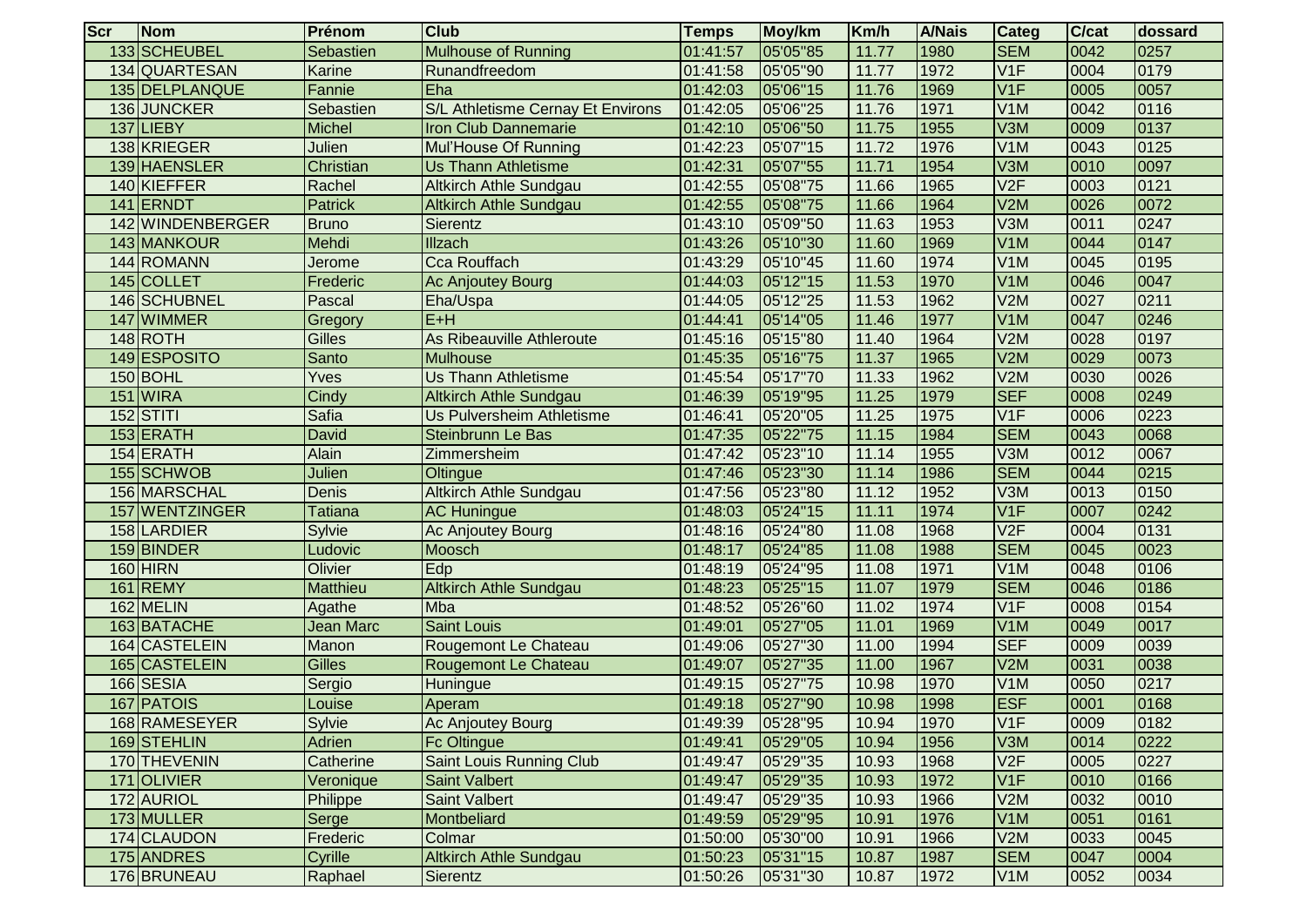| <b>Scr</b> | Nom                | Prénom             | <b>Club</b>                     | <b>Temps</b> | Moy/km   | Km/h  | <b>A/Nais</b> | Categ            | C/cat | dossard |
|------------|--------------------|--------------------|---------------------------------|--------------|----------|-------|---------------|------------------|-------|---------|
| 177        | <b>BUBENDORFF</b>  | Rene               | Helfrantzkirch                  | 01:50:26     | 05'31"30 | 10.87 | 1964          | V2M              | 0034  | 0035    |
|            | 178 BACHER         | Antoine            | <b>Athle Doller</b>             | 01:50:29     | 05'31"45 | 10.86 | 1951          | V3M              | 0015  | 0011    |
|            | 179 MORANDINI      | Isabelle           | Sundgau Oxygene                 | 01:50:32     | 05'31"60 | 10.86 | 1982          | <b>SEF</b>       | 0010  | 0159    |
|            | 180 PLITT          | Andrew             | Schonaich                       | 01:50:32     | 05'31"60 | 10.86 | 1963          | V2M              | 0035  | 0175    |
| 181        | <b>ERHART</b>      | Fiorella           | <b>Bruebach</b>                 | 01:50:35     | 05'31"75 | 10.85 | 1996          | <b>ESF</b>       | 0002  | 0071    |
| 182        | <b>SCHOENACKER</b> | Raphael            | Fegersheim Athletisme S2A       | 01:50:36     | 05'31"80 | 10.85 | 1996          | <b>ESM</b>       | 0004  | 0210    |
|            | 183BROGLIA         | Virginie           | Sundgau Oxygene                 | 01:50:55     | 05'32"75 | 10.82 | 1985          | <b>SEF</b>       | 0011  | 0033    |
|            | 184 HOCHSTER       | Philippe           | Rosenau                         | 01:51:13     | 05'33"65 | 10.79 | 1962          | V2M              | 0036  | 0107    |
|            | 185 POOK           | David              | Sundhoffen                      | 01:51:24     | 05'34"20 | 10.77 | 1977          | V <sub>1</sub> M | 0053  | 0176    |
|            | 186 ATTILI         | Anais              | <b>Mulhouse</b>                 | 01:51:46     | 05'35"30 | 10.74 | 1988          | <b>SEF</b>       | 0012  | 0008    |
| 187        | <b>PUBLICOL</b>    | Julien             | <b>Saint Louis</b>              | 01:51:47     | 05'35"35 | 10.74 | 1983          | <b>SEM</b>       | 0048  | 0177    |
|            | 188 KATZ           | Stephanie          | Saint Louis Running Club        | 01:52:02     | 05'36"10 | 10.71 | 1989          | <b>SEF</b>       | 0013  | 0255    |
|            | 189BOESCH          | Denis              | <b>Altkirch</b>                 | 01:52:21     | 05'37"05 | 10.68 | 1956          | V3M              | 0016  | 0025    |
|            | 190 KUTTLER        | Gilbert            | Seppois Le Bas                  | 01:52:42     | 05'38"10 | 10.65 | 1958          | V3M              | 0017  | 0128    |
|            | 191 BOHRER         | Corinne            | Leymen                          | 01:53:49     | 05'41"45 | 10.54 | 1972          | V1F              | 0011  | 0027    |
|            | 192 HAEFFELIN      | Elisabeth          | <b>Altkirch Athle Sundgau</b>   | 01:53:55     | 05'41"75 | 10.53 | 1971          | V1F              | 0012  | 0096    |
|            | 193 MARESCH        | Rainer             | <b>Mulhouse</b>                 | 01:54:02     | 05'42"10 | 10.52 | 1969          | V <sub>1</sub> M | 0054  | 0148    |
|            | 194 RUETSCH        | <b>Delphine</b>    | Eha Aas                         | 01:54:09     | 05'42"45 | 10.51 | 1978          | V1F              | 0013  | 0200    |
|            | 195 HAEFFELIN      | Christophe         | <b>Altkirch Athle Sundgau</b>   | 01:55:03     | 05'45"15 | 10.43 | 1972          | V <sub>1</sub> M | 0055  | 0095    |
|            | 196 KURATLI        | Anna               | Huningue                        | 01:55:23     | 05'46"15 | 10.40 | 1979          | <b>SEF</b>       | 0014  | 0127    |
|            | 197 WEBER          | Pascal             | Rosenau                         | 01:55:30     | 05'46"50 | 10.39 | 1962          | V2M              | 0037  | 0239    |
|            | 198 GUERINEL       | Claire             | Rosenau                         | 01:55:30     | 05'46"50 | 10.39 | 1984          | <b>SEF</b>       | 0015  | 0092    |
|            | 199LIZIER          | Fanny              | <b>Asptt Mulhouse Triathlon</b> | 01:55:34     | 05'46"70 | 10.38 | 1980          | <b>SEF</b>       | 0016  | 0140    |
|            | 200 GALBUSERA      | Claudine           | Herimoncourt                    | 01:55:35     | 05'46"75 | 10.38 | 1949          | V3F              | 0001  | 0080    |
| 201        | <b>SCHEIBEL</b>    | <b>Mirko</b>       | <b>Village Neuf</b>             | 01:56:46     | 05'50"30 | 10.28 | 1974          | V <sub>1</sub> M | 0056  | 0206    |
|            | 202 MARSCHAL       | Christiane         | Hirsingue                       | 01:57:22     | 05'52"10 | 10.22 | 1953          | V3F              | 0002  | 0149    |
|            | <b>203 LUSY</b>    | <b>Bruno</b>       | <b>Village Neuf</b>             | 01:57:31     | 05'52"55 | 10.21 | 1958          | V3M              | 0018  | 0144    |
|            | 204 MULLER         | Sonia              | Montbeliard                     | 01:57:39     | 05'52"95 | 10.20 | 1978          | V1F              | 0014  | 0162    |
|            | 205 BUECHER        | <b>Michel</b>      | <b>D'Ranners Andolsheim</b>     | 01:57:52     | 05'53"60 | 10.18 | 1955          | V3M              | 0019  | 0036    |
|            | 206 STAUB          | Jean Philippe      | <b>D'Ranners Andolsheim</b>     | 01:57:52     | 05'53"60 | 10.18 | 1978          | V <sub>1</sub> M | 0057  | 0221    |
| 207        | <b>CHAVANNE</b>    | <b>Clarisse</b>    | <b>Kembs</b>                    | 01:59:08     | 05'57"40 | 10.07 | 1978          | V1F              | 0015  | 0041    |
|            | 208 CLEQUIN        | Jean Luc           | <b>Saint Louis</b>              | 01:59:20     | 05'58"00 | 10.06 | 1966          | V2M              | 0038  | 0046    |
|            | 209 WETTER         | Veronique          | <b>Saint Louis Running Club</b> | 01:59:29     | 05'58"45 | 10.04 | 1966          | V2F              | 0006  | 0244    |
|            | 210 SAGNA          | Carlos             | <b>Saint Louis Running Club</b> | 01:59:29     | 05'58"45 | 10.04 | 1973          | V <sub>1</sub> M | 0058  | 0202    |
|            | $211$ HEITZ        | Olivier            | <b>Stetten</b>                  | 02:00:38     | 06'01"90 | 9.95  | 1976          | V <sub>1</sub> M | 0059  | 0102    |
|            | 212 ANDRES         | Caroline           | <b>Altkirch Athle Sundgau</b>   | 02:02:58     | 06'08"90 | 9.76  | 1991          | SEF              | 10017 | 10003   |
|            | 213 SCHMITT        | Jean Luc           | Huningue                        | 02:03:26     | 06'10"30 | 9.72  | 1968          | V2M              | 0039  | 0207    |
|            | 214 CHERY          | Patricia           | <b>Saint Louis</b>              | 02:03:39     | 06'10"95 | 9.70  | 1978          | V1F              | 0016  | 0043    |
|            | 215 MIRALLES       | Magali             | Eha                             | 02:03:56     | 06'11"80 | 9.68  | 1972          | V1F              | 0017  | 0157    |
|            | 216 STRICH         | <b>Jean Pierre</b> | Us Pulversheim Athletisme       | 02:03:56     | 06'11"80 | 9.68  | 1948          | V <sub>4</sub> M | 0002  | 0224    |
|            | 217 DURLIAT        | <b>Estelle</b>     | <b>Iron Club Dannemarie</b>     | 02:03:59     | 06'11"95 | 9.68  | 1965          | V2F              | 0007  | 0065    |
|            | 218 LIEBY          | Sonia              | Iron Club Dannemarie            | 02:03:59     | 06'11"95 | 9.68  | 1965          | V2F              | 0008  | 0138    |
|            | 219 ROMANI         | Isabelle           | <b>Eha Altkirch</b>             | 02:04:22     | 06'13"10 | 9.65  | 1967          | V2F              | 0009  | 0194    |
|            | 220 WEISSMULLER    | Nathalie           | <b>Trail B Horizon</b>          | 02:05:55     | 06'17"75 | 9.53  | 1973          | V <sub>1</sub> F | 0018  | 0241    |